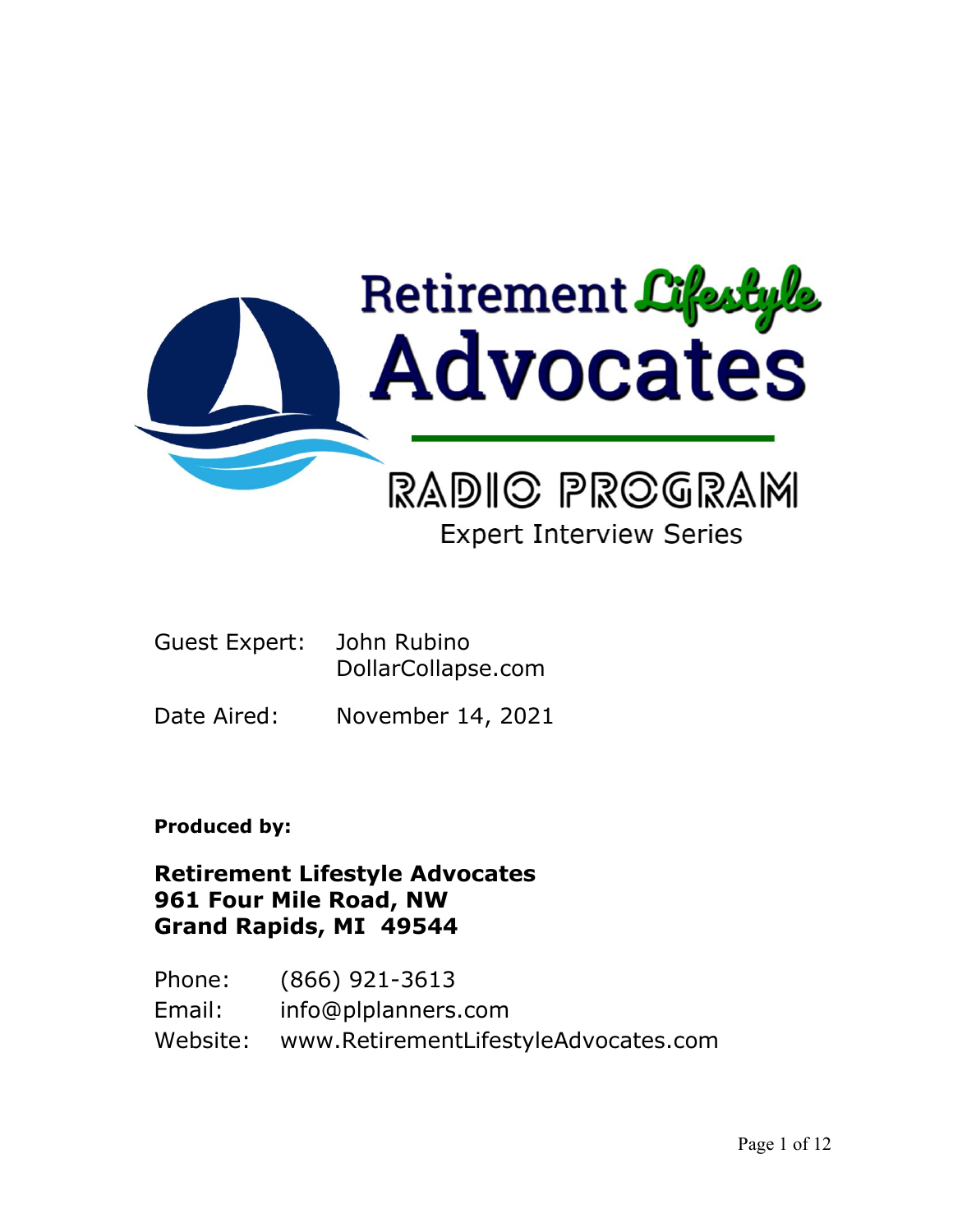## Dennis Tubbergen:

Welcome back to RLA Radio. I'm your host, Dennis Tubbergen. Joining me on today's program is returning guest, Mr. John Rubino. If you are not a regular visitor to John's rather robust website, I'd encourage you to check it out. It's dollarcollapse.com. John posts his articles there, and he has a terrific section there with links that he updates I'm guessing multiple times a day titled Breaking News/Best Of The Web, a great place to get economic news and again the website, dollarcollapse.com. John, welcome back to the program.

John Rubino:

Hey, Dennis. It's good to be back.

Dennis Tubbergen:

So, John, let's start by talking about Fed policy. The Federal Reserve said that they are now going to taper, in other words, not create 15 billion a month. Do they get that from 120 billion to zero in your opinion?

## John Rubino:

No, I don't even think they'll get what they're trying for now, but it should be noted that this is kind of a capitulation on the part of the Fed, because they were expected to do a more aggressive tapering. In other words, they were expected to scale back the amount of new currency they're creating and dumping into the market more quickly than they are. And they were expected to announce at least concrete plans for higher interest rates. They didn't do that at all, and that's why the financial markets are kind of rocking right now.

# John Rubino:

Stocks are up, and cryptocurrencies are soaring, and gold and silver are up. So pretty much everything is going up now because all of a sudden, the market's got more money than they expected to get going forward from the Fed. The reason that the Fed is being so cautious about this is that even though there's inflation and stuff now and low unemployment and the economy seems to be growing, but the real fear that these guys have is the opposite, the gigantic deflationary crash brought about by all the bad debt that's been created in the past few decades blowing up.

# John Rubino:

An example of what they're afraid of is happening in China right now, where China did what we did. They created absolutely insane amounts of new currency and financed a bunch of bubbles. Their biggest bubble was real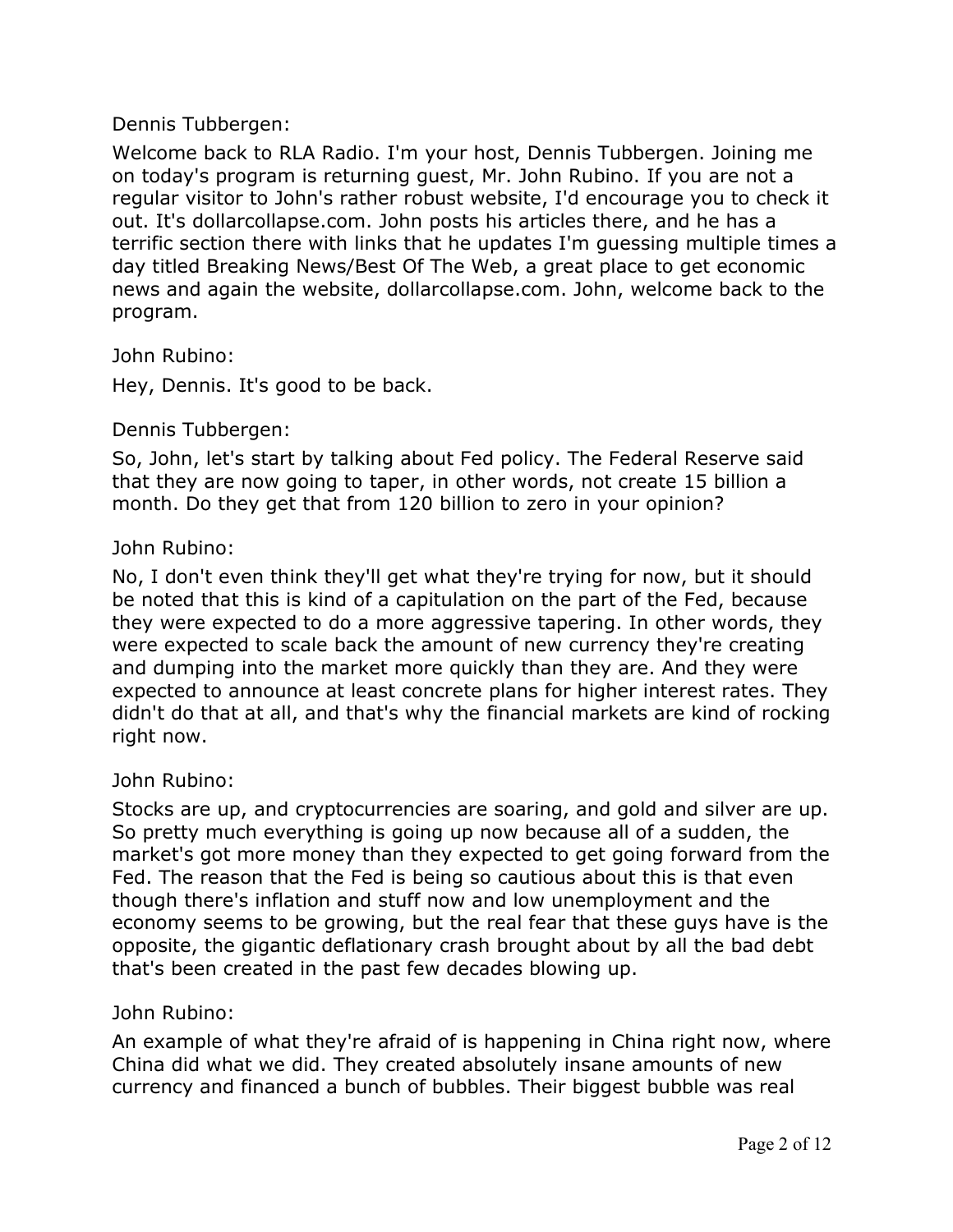estate. Something like 75% of China's household assets, in other words, the stuff that regular people own in China is tied up in real estate. And now their big real estate developers are starting to go bankrupt, and that's threatening to pull down the whole show. And so everybody's watching China with extreme concern, and the Fed is worried about something like that happening in the US.

# John Rubino:

For instance, if they tried to raise interest rates, that would blow up our real estate sector or make consumers so much less rich that they stop buying and then retailing blows up. Any number of things could happen in the US that's similar to what's happening in China and the Fed doesn't want to chance it. Because once something like that gets going, it could very easily spin out of control with somebody big going bankrupt and stiffing all their creditors, and then the creditors going bankrupt and stiffing their creditors and so on.

# John Rubino:

So the Fed is in this very tricky place right now where there's inflation that they should be trying to control, but there's all this bad debt that they're terrified of blowing up. I think we're at the point where there is no solution now. There's only a choice of crises, and the Fed has to make that choice pretty soon. I don't envy them because neither one of the possibilities would be fun to preside over if you are the central bank of a country, but they have to choose one.

# Dennis Tubbergen:

Well, John, when you take a look at debt, just this past week, I read an article that student loan debt's at all time highs, auto debt's at all time highs, mortgage debt is up there. Mortgage debt is of low quality. Again, a lot of it is like it was back at the time of the financial crisis. I thought it was telling that credit card debt now, credit card usage was up I think it was 23% year over year, particularly among lower income households.

# Dennis Tubbergen:

It just seemed to me that that's a pretty good indicator that inflation is really starting to pinch the lower income earners. Is that a fair observation in your view?

# John Rubino:

Yeah. The lower income people ran through all their stimulus benefits and are now having to borrow to make ends meet. A big part of that, and you're right, is the fact that the price of basic stuff is way up lately. If you go to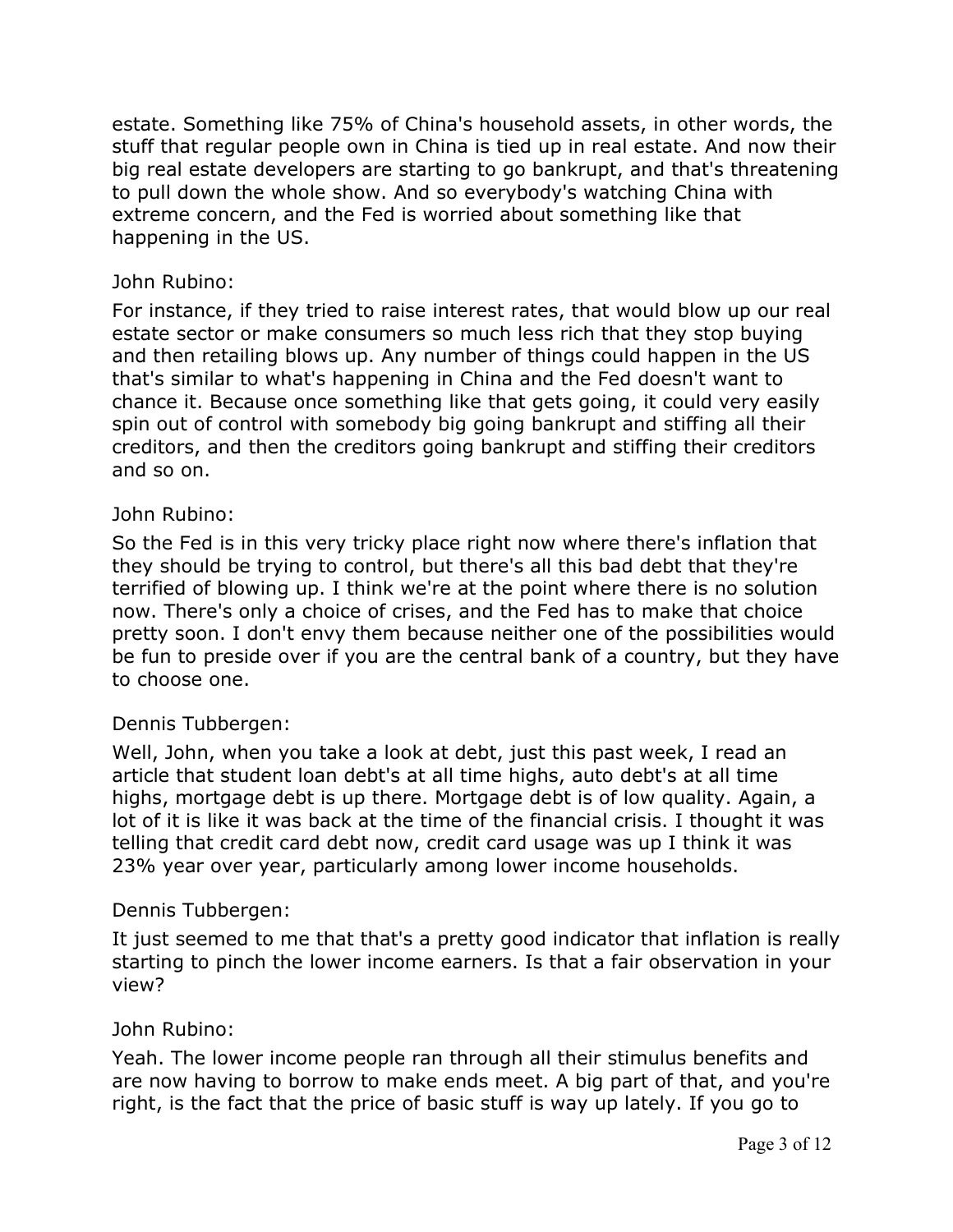Costco or someplace like that, they might be out of toilet paper or it might be more expensive or you might get less for the same price. Same thing with lots of other products that regular people buy day to day.

# John Rubino:

The lower your income, the bigger proportion of your income usually goes to basics. Which is by the way why the emerging markets like Brazil and Chile and Thailand are so much more worried about what's happening out there than for instance the US is, because more of their people are in that spot where most of their money already goes to food, shelter and gasoline. And if you make those things more expensive, it taps out a lot of people and forces them to choose between those three things. They got to get rid of one in order to afford the other two.

# John Rubino:

Historically, that leads to civil unrest, which leads to regime change. So inflation is a big problem for us, but it's a much bigger problem in the rest of the world. They're in big parts of the rest of the world. So wherever you look, what's happening right now is extremely threatening to somebody, and that kind of threat is widespread enough that we're talking global crisis next time. Not just a country-specific crisis where something goes wrong, but we could be in the middle of something very big and very scary in the next few years that there is no solution for.

# Dennis Tubbergen:

Well, if you're just joining us, we are chatting today with Mr. John Rubino. I'd encourage you to check out his website at dollarcollapse.com. John, let's go back for a minute if we could and just revisit the comment that you made, that the Fed really has a choice to make here. They continue to create currency and risk a hyperinflationary currency collapse. Those are my words, not yours. Or they taper and this debt bubble implodes, and we get into this deflationary environment. Historically speaking, don't they always take the currency creation and we end up with the deflationary collapse anyway?

# John Rubino:

That's what they choose historically, because that's the thing, that inflation is something that is always kind of out there in the future somewhere until it really starts raging, but a debt collapse is immediate. It's like 2008, 2009, it got away from them and everything fell apart in the space of just a few months. The housing bubble bust and Wall Street went bust and the big banks were going to go bankrupt, unless we handed them trillions of new dollars. We ended up doing that, unfortunately.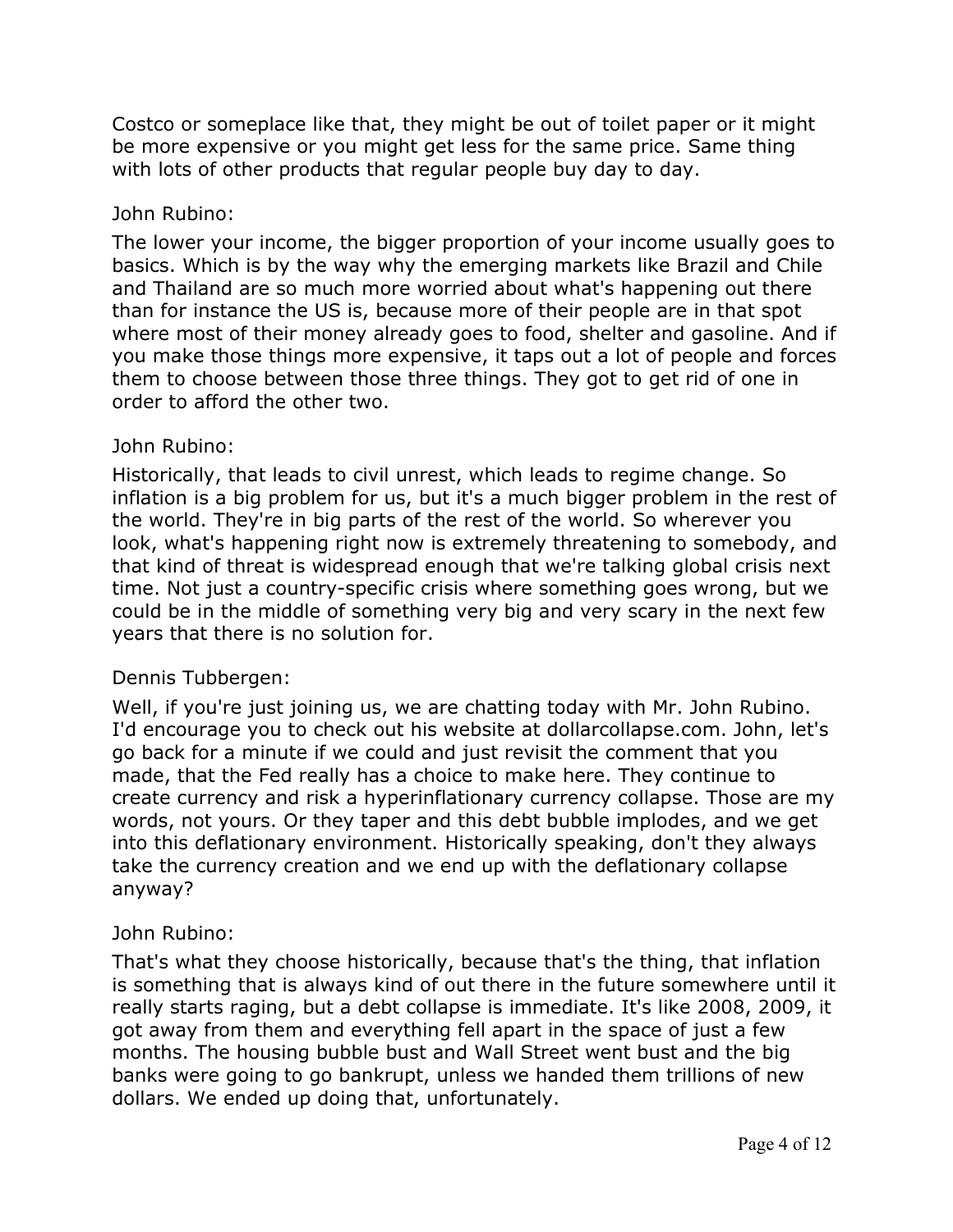And so given a choice in the moment, governments will always choose to try to kick the can down the road a little further by creating a bunch of new money and handing it to people and hoping that that gets through the next election cycle or the next corporate earnings reporting cycle or whatever, because at least that's a few months or maybe a year or two in which you can maybe retire rich and famous if you're one of today's politicians and then hand the problem off to your successor. But if it collapses on your watch, then you're the Herbert Hoover of this generation.

## John Rubino:

He was the guy who presided over the start of the Great Depression, and we still remember his name as somebody who was a really bad president. Nobody wants to be this generation's Herbert Hoover, so they will always choose inflation over a deflationary debt collapse. So that's what they're doing right now. They really should be reigning in inflation, but instead they're still financing it. They're still putting out enough money to raise the rate of inflation, in other words, to raise the trajectory of the dollar going down. It makes the dollar fall faster in value when you create more and more money.

## John Rubino:

The Fed is still doing that because the problems that flow from that are a few years in the future, maybe, but the problems that would flow from raising interest rates would be right here and now. It would happen this year. If they raised interest rates back to normal levels, which is 3% or 4% or 5% instead of zero or 1%, half the country would go bankrupt this week. So they know they can't do that, so they're not doing that. They're doing the other thing, and the other thing would lead to accelerating inflation.

#### John Rubino:

You can see it in the labor market, which is probably something we should talk about in more detail, because this is one of the tightest labor markets. In other words, employers are having the most trouble finding new workers than almost ever before, which is a very big deal.

# Dennis Tubbergen:

Yeah, and I'd love to talk about that with you in the next segment. In the time we have left in this segment, John, we've got about two and a half minutes left here, what's John Rubino's forecast for inflation moving ahead? And at what point does this transition to a deflationary collapse or does it? How do you see this playing out based on what you see now?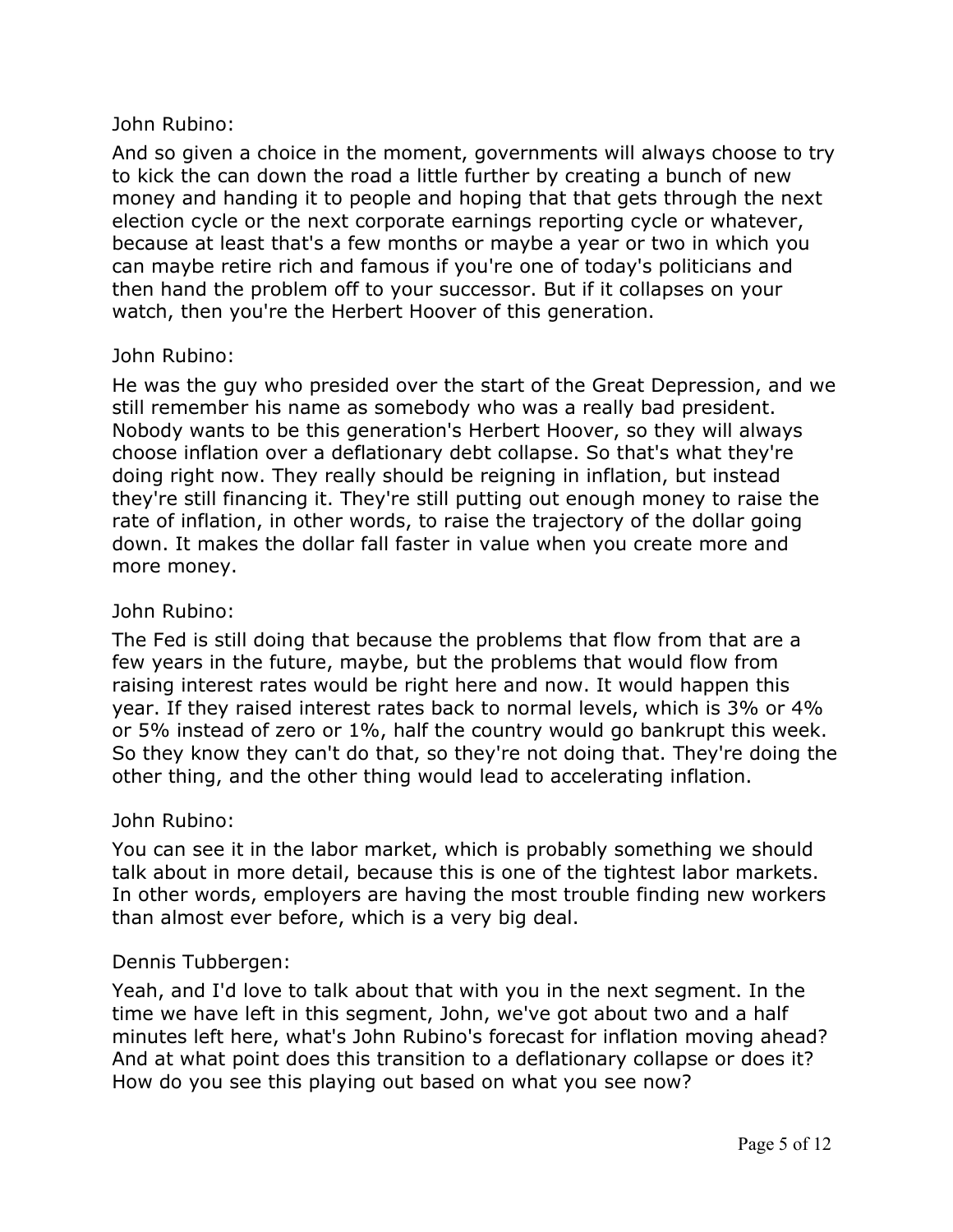Well, the inflation that we're seeing right now, in other words rising prices, will continue until interest rates go up. Once interest rates start going up, which is normally how it works in an inflationary environment, because the interest rate is basically the reward that you get for lending money out. And if you're going to be paid back in dollars that are getting less and less valuable, you want a bigger reward.

## John Rubino:

You want to hire a interest rate to offset your risk, though interest rates go up in an inflationary environment. And when they start to go up beyond a certain point, that will blow up the heavily embedded part of the economy and give us that deflationary crash. So, watch interest rates. That'll tell you which way things are going in the not too distant future.

## Dennis Tubbergen:

Well, I'm chatting today with Mr. John Rubino. His website is dollarcollapse.com. I'd encourage you to check out the website. John's articles are posted there as well as a place I go very frequently, several times a week for news, that's Breaking News/Best Of The Web, that John updates constantly. Again, the website is dollarcollapse.com. I'll continue my conversation with Mr. John Rubino when RLA Radio returns. Stay with us.

# Dennis Tubbergen:

Here we go. Welcome back to RLA Radio. I'm your host, Dennis Tubbergen. I have the pleasure of chatting today with Mr. John Rubino. John's website is dollarcollapse.com. He is a prolific writer. His articles are posted there, and he's also got a terrific section on the website titled Breaking News/Best Of The Web that will give you links to all the highlights of the economic, financial and some off topic news as well. So, check that out.

#### Dennis Tubbergen:

John, you put a piece up just yesterday, I guess, as we're recording this on Monday the 8th talking about the tightest labor market in living memory, and that's part of the headline from your article. There are lots of employers looking for employees. The labor force participation rate is quite low from an historical perspective. How did we get here? What's causing this?

#### John Rubino:

Well, that's something economists are arguing about because nobody really expected there to be a shortage of workers a year after a really bad recession. The pandemic and the related lockdowns just shut the economy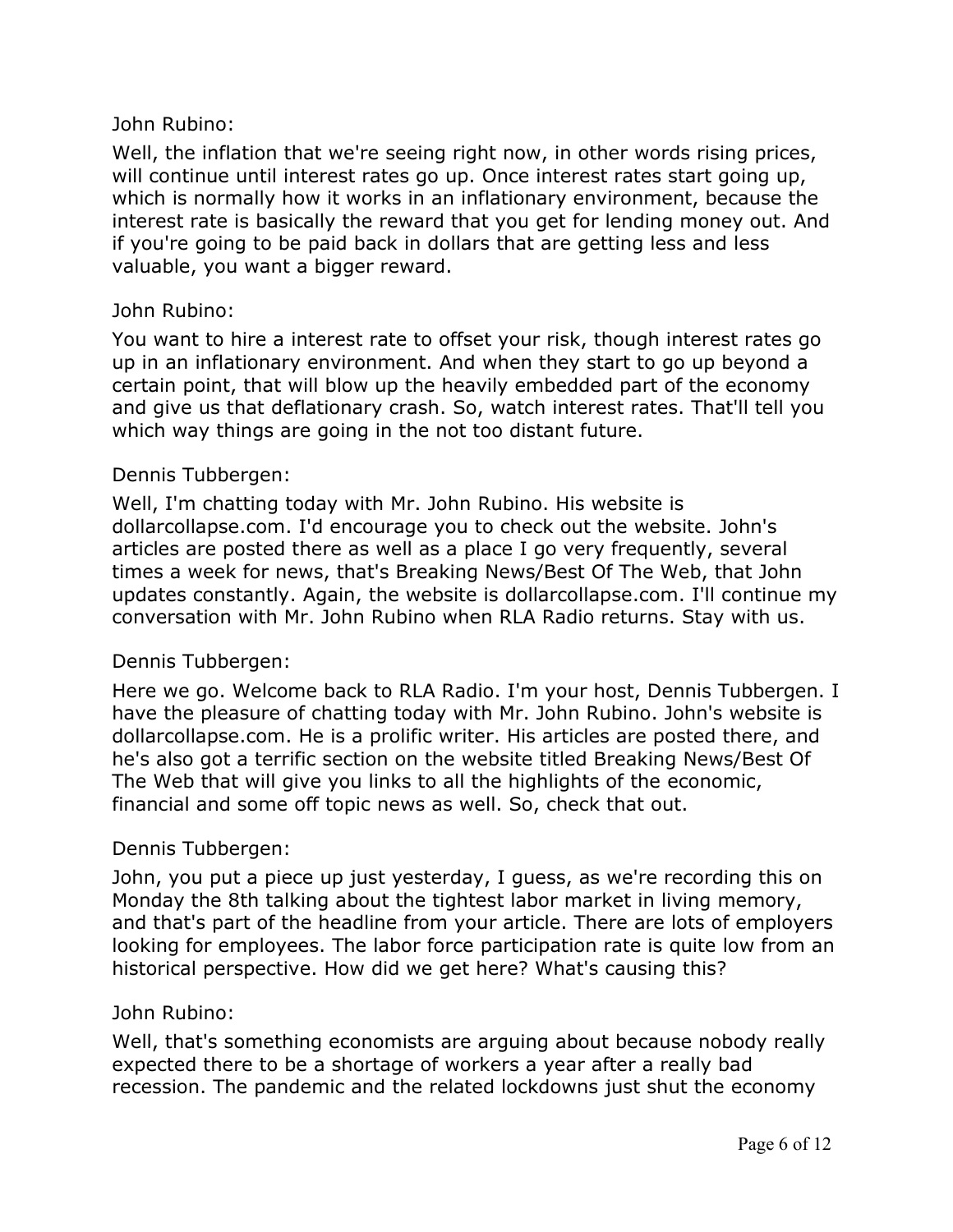down during most of 2020. Here we are in 2021 and things seem to be booming, and employers just can't find enough workers. The reasons for that are apparently many, and economists are arguing about it.

## John Rubino:

But what's happening with a lot of companies is, it's ominous on the one hand, but it's also kind of funny because a lot of these companies are so desperate for workers that they're doing things they never thought they would do. Like they're doing away with drug tests and checking the educational credentials of the people they hire and calling references and asking for a certain level of education. They're throwing all of that out the window and just saying, "Look, if you want us to train you to do this job, come on and we'll train you and you can start right away."

## John Rubino:

There were a couple of stories that were funny, I guess you'd have to say, in the Wall Street Journal article that just came out on this. One is that UPS used to take two weeks to hire people. That was how long the process took from interviews and checking background and everything. And now it's 30 minutes. You fill out a little form online, you have a quick phone call with them and they say, "Okay, you can start on Tuesday. Here's the address. This is where you go." Because they know that if they wait, somebody else will snap up that candidate.

# John Rubino:

So they don't bother checking your background or making sure you actually have the education or anything. One other story that was funny was a guy who's accused of murder, but was not indicted. He got out, but he was worried that that would create problems for his job search, but it didn't. He got hired right away by a big company, but he's in their warehouse. He didn't do a very good job, and they fired him shortly after that. But then lately, they just called him up and said, "Hey, do you want to come back in?" Because they're so desperate.

#### John Rubino:

They'll take people they've even fired before. So that's what the job market is like out there, which means wages are going to have to go up dramatically. Because if you're that desperate for workers, one of the things you do besides not caring about drugs or education levels or anything is you pay more. So we're going to see wages go up dramatically in the year ahead, which generates something called wage inflation, which is a kind of inflation, rapidly rising compensation out there for workers, but the Fed considers to be real dangerous inflation.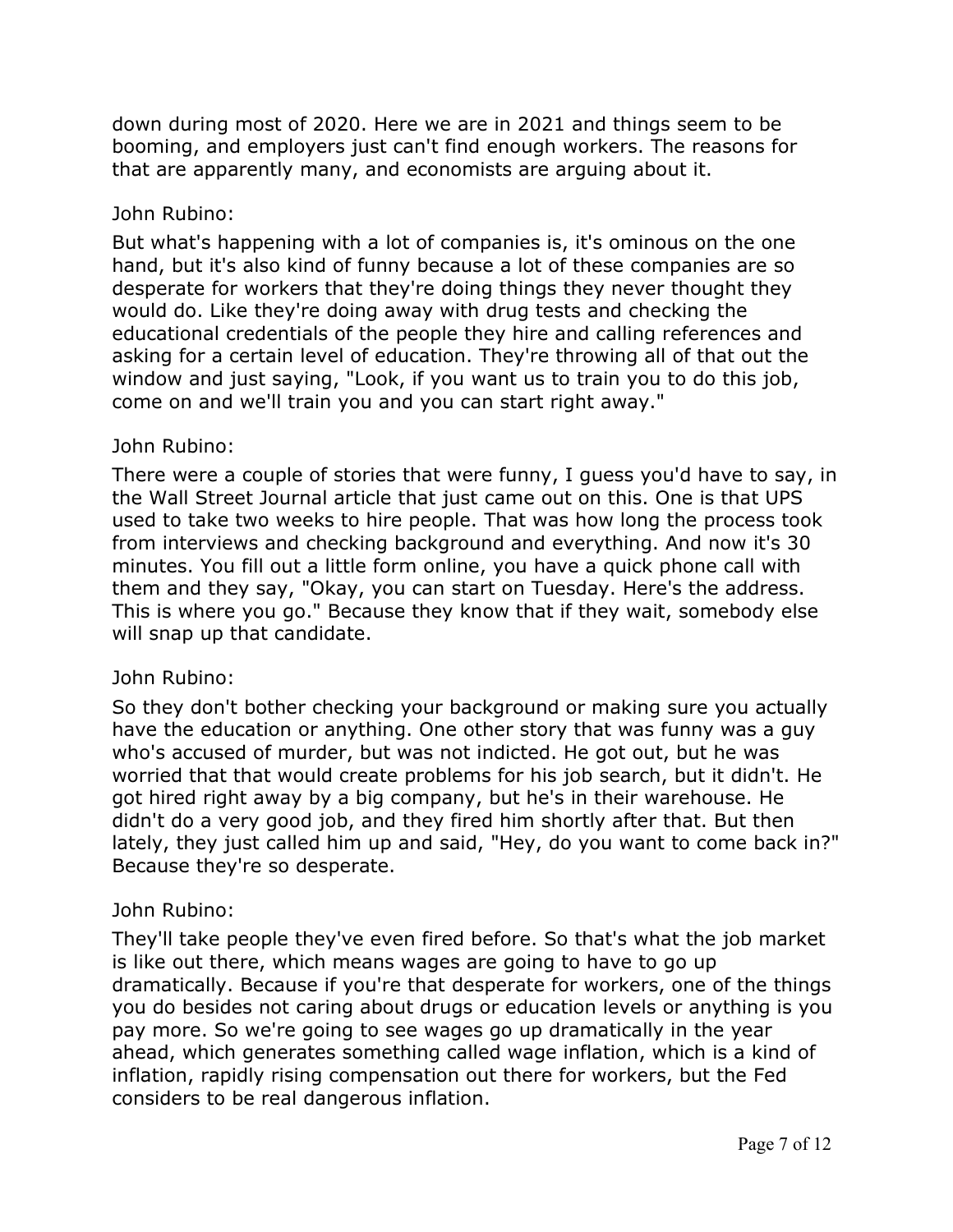They don't care if stocks, bonds and real estate go up in price because that basically is just stuff that the rich people own, and it's good because the rich get richer. But when workers start making dramatically more money, that scares the monetary authorities. You'll see, that's going to put pressure on them to raise interest rates because that kind of inflation is considered to be destabilizing. But like we already talked about, they can't raise interest rates.

## John Rubino:

So they're stuck watching this thing happen that they know they have to do something about, but they know they can't do anything about. And so, it's kind of like watching a slow motion train wreck that if this continues, if wage inflation continues and creeps up towards double digit levels like 8% or 9%, then that might cause interest rates to spike despite the Fed's best effort to hold them down. And then you get all these crazy economic scenarios of everybody going bankrupt or inflation spiking and the stock market tanking.

## John Rubino:

Lots of things like that can happen because of the destabilizing effects of rising interest rates and accelerating inflation. So, that could be happening and the Fed will have no tools for dealing with it. So then the question becomes, what happens when everybody realizes that there's no adult supervision out there, there is nobody with the tools or the knowledge to stop all of these dysfunctional trends that are picking up steam? And now I think the markets will panic.

#### John Rubino:

There's a thing in the Austrian School of Economics called the crack-up boom, which is the point at which everybody just gives up on the currency and everything spins out of control. We could be headed for something like that if the whole wage thing continues along its current course.

#### Dennis Tubbergen:

Well, John, I want to go back and just point out to the listeners that you coauthored a book and you can... I think the year was maybe 2011, '12. You can correct me if I'm wrong, but it was titled The Money Bubble. It just seems to me that a lot of the conditions that you forecast in that book, it turned out to be very prophetic. We seem to be heading down the very road that you outlined in that book. Can you comment?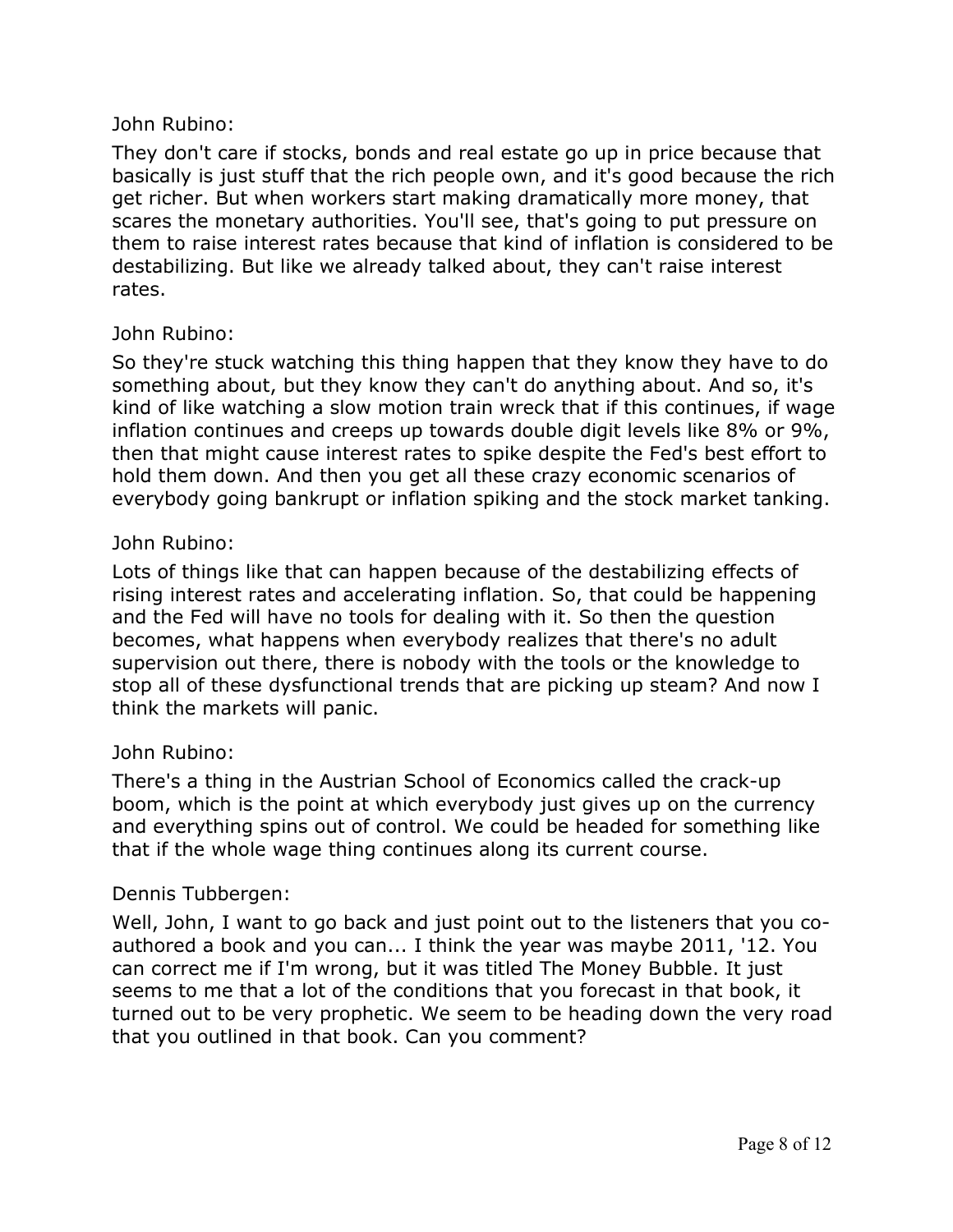Yeah. That book was very early obviously, but a lot of the things that it predicted are actually coming true now because of rise, massive amounts of government money creation leading to inflation, leading to higher interest rates, leading to some kind of a gigantic financial crisis. We're kind of halfway into that process now with massive amounts of new money causing inflation. So now let's see what happens after that. If it causes higher interest rates, then we're basically there.

## John Rubino:

We're in the busting of the money bubble, or as a lot of people call it now, the everything bubble because so many different parts of the economy are wildly overvalued and wildly overleveraged that it won't be just one thing this time. Like housing last time around, that's what blew up, and it almost destroyed the global economy of just one sector in one country. This time around, it's pretty much everywhere you look: government bonds all over the world, blue-chip stocks pretty much everywhere.

## John Rubino:

Many, many other things are in the kind of bubble territory that makes them super fragile and very dangerous. So when this thing goes, it won't just be a sector specific crisis. It'll be pretty much everywhere you look, and that was the prediction of The Money Bubble. It's partway to coming true and it could very easily completely come through in the next couple of years.

#### Dennis Tubbergen:

So, John, when you take a look at interest rates, I think we have listeners out there that say, "Well, wait a minute, the Fed controls interest rates. They set interest rates." For our average listener out there just thinking about, "Hey, I'd just like to retire someday. I'd like to have some level of financial independence," can you explain how the Fed could lose control of interest rates?

#### John Rubino:

Well, the bond markets are where interest rates are the main factor, and they're much bigger than the world's stock markets. They're gigantic markets with all kinds of private sector players in it. So if people in the private sector, say you and me along with the big money managers out there, decide they do not want to play anymore, that they just take their money and leave the bond market, which means bond prices crash and interest rates go up, that would be the result of that.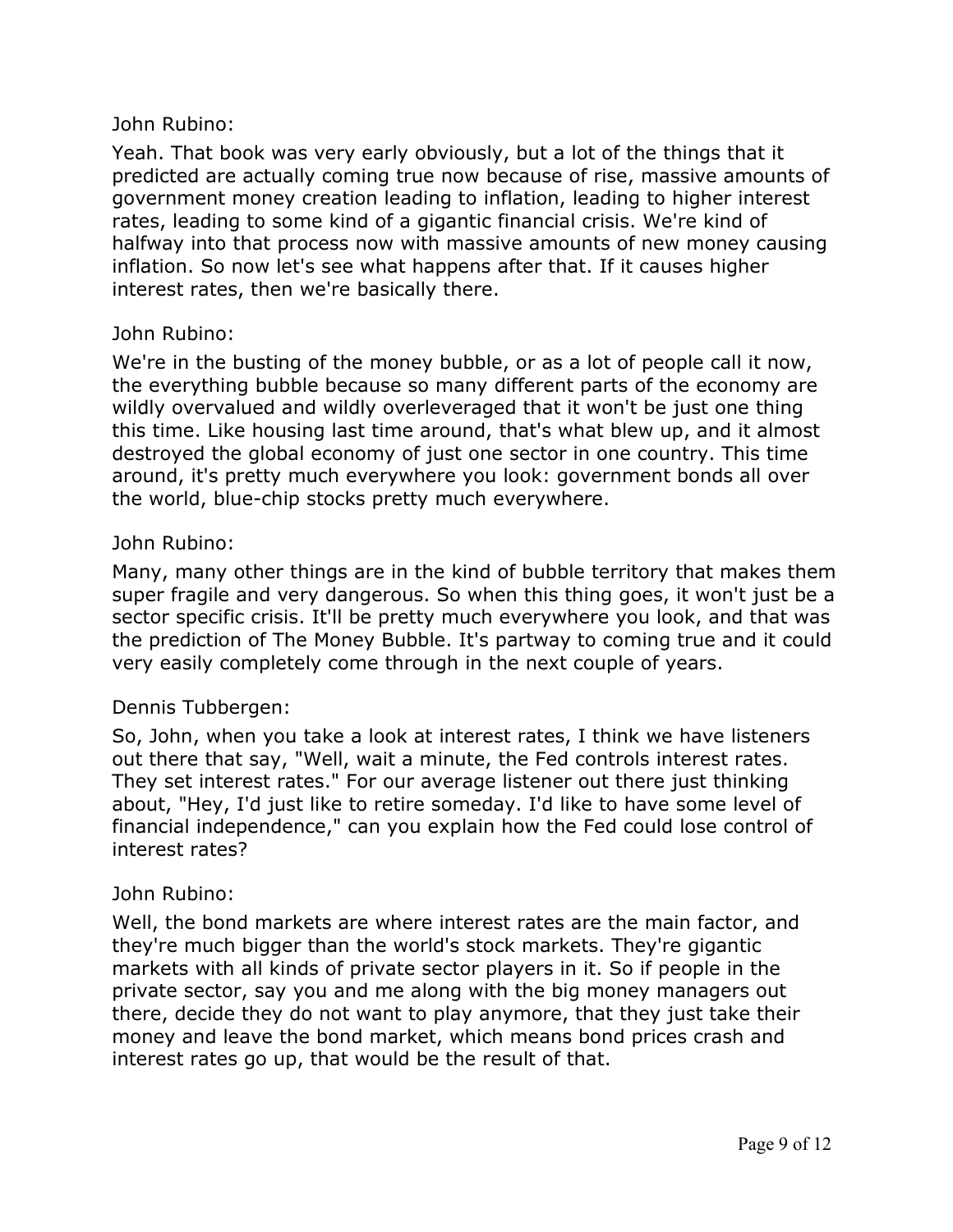And so the central banks of the world, the Fed and the European Central Bank and the Bank of Japan would then probably step in and try to stabilize things, but there is so much money in the bond markets out there that they would have to create so much new currency in order to keep interest rates from going up. In other words, to support the bond markets. That all that new money that they're creating would make the value of the currency go down. In other words, if we create 50 trillion new dollars, each individual dollar becomes less valuable because there are so many dollars out there.

## John Rubino:

So they might attempt to stabilize the bond market, but the result would be even more inflation and even faster price increases, and that would make the problem worse. So you hit a point where anything you do to fix one thing makes this other thing much, much worse, which then feeds back into the thing you were trying to fix. So I hope that's understandable to at least a few listeners. But anyhow, the point is that they're going to lose control at some point.

## John Rubino:

And so, where they used to be able to control interest rates, they won't be able to anymore, and then that's a huge phase change in the psychology of the markets when everybody realizes that they're on their own, that the government can't save them.

#### Dennis Tubbergen:

So, John, at some point in the future, don't you think that gold and silver prices will have to reflect what's going on? I'd like your take on to this point why the prices haven't risen as intensely as we might have expected.

#### John Rubino:

Well, yeah, gold and silver... See, things like this have happened historically over and over again. Going all the way back to the Roman Empire, we've made these kinds of mistakes. And every single time, gold and silver, which are forms of money that governments can't make more of. You can't just make gold and silver out of thin air. You got to dig it out of the ground, and it's very hard. So, the supply of them stays fairly stable and therefore they tend to hold their value while everything else is spinning out of control.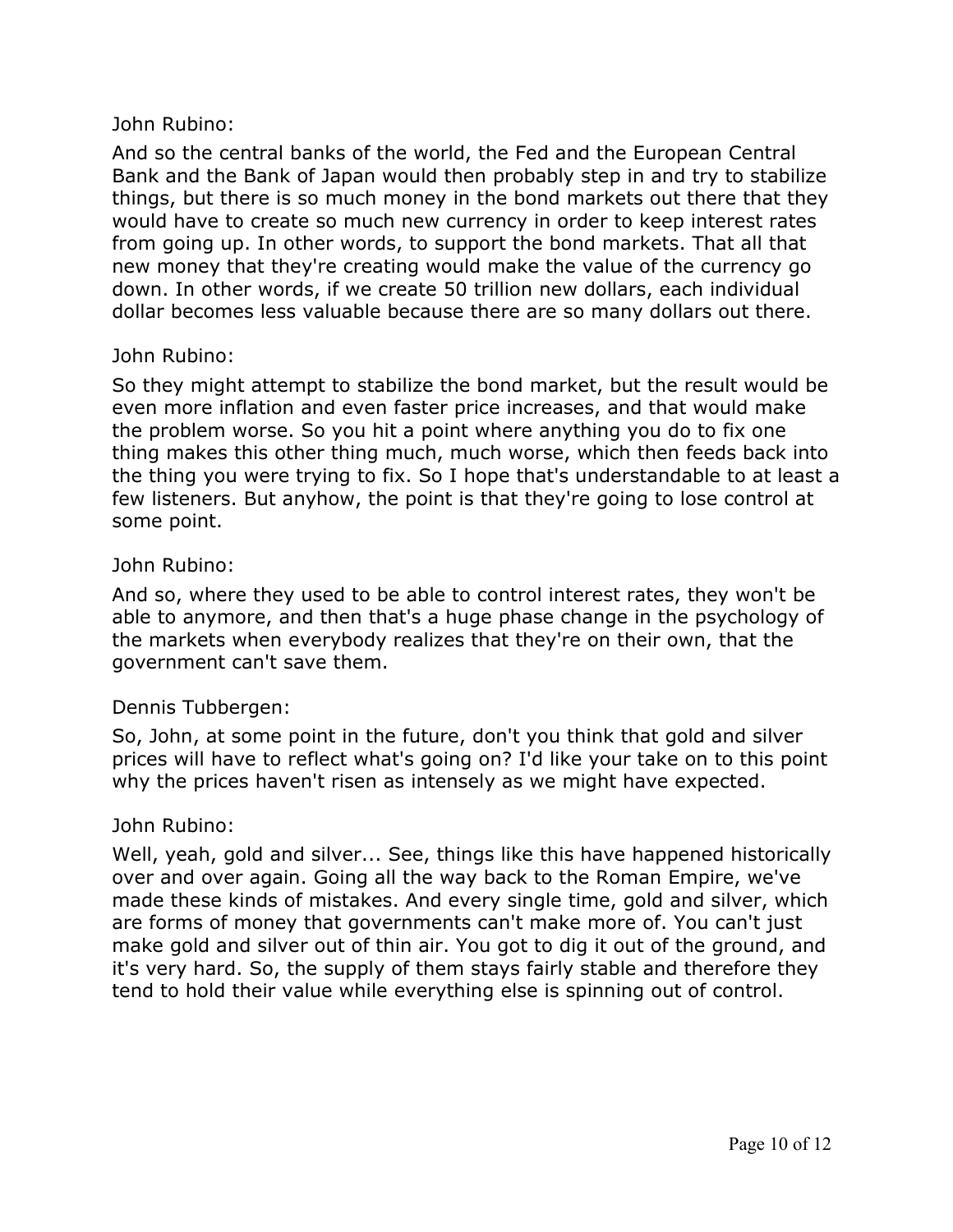That'll happen again this time. But probably why it hasn't happened yet is that people aren't convinced the bad times are coming. They're seeing all this new money that's being created by governments flow into stocks and cryptocurrencies and houses and things like that. A lot of that makes people feel like things are okay, so they don't really feel the need for what's called a safe haven asset, someplace where you hide out from monetary insanity.

## John Rubino:

But once interest rates start to rise or some other aspect of the financial markets start to spin visibly out of control, and rising inflation, rising prices of most things that people buy could do that, once that becomes kind of conventional wisdom that everybody just accepts that we're in a really inflationary environment, then they'll start looking around for what protects them. Gold and silver will be on that list. It's a very short list. Gold and silver will be there, and tons of money will flow into that sector. Again, that's what happens when the cycle hits that point.

## John Rubino:

It happened in 2008, 2009, 2010, 2011. In the last crisis gold went from a few hundred bucks an ounce to I think \$1,900 an ounce at the peak. Silver went from a few dollars an ounce to \$50 an ounce. But it happened mostly towards the end when everybody finally came around to accepting that the system was spinning out of control. Same thing in the 1970s when we had a giant currency crisis. So towards the end of the cycle is when you get the big moves in precious metals. And so those have yet to come, but they will come.

#### John Rubino:

And when they do, see, here's the problem with trying to time something like that. When you finally come around and decide, all right, I'm going to sell my tech stocks and I'm going to get into gold and silver, there won't be any gold silver to get. It'll just evaporate because there really isn't that much precious metals out there. Once a significant number of people decide they want it, it disappears. They buy up all the available physical gold and silver, and you just can't get it.

# John Rubino:

So you kind of have to be a little bit early with something like that, where you accept that, I'm getting into this now, and maybe that means Tesla will go up further and I'll miss that or Bitcoin will go up a little more and I'll miss that, but I'll be protected. And then you'll be very glad you did when the later part of the cycle happens, and everybody's trying to buy gold and silver